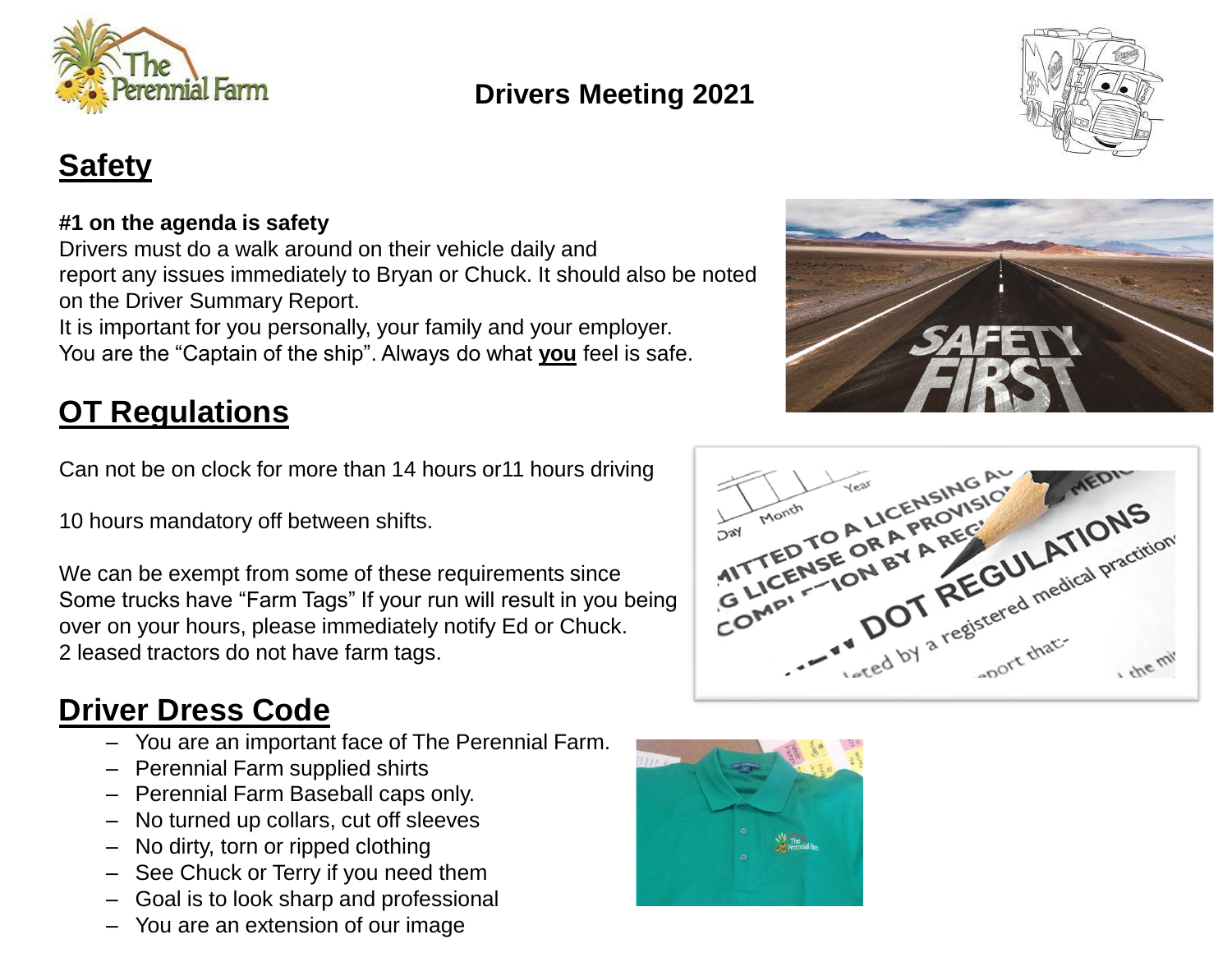



#### **Cell Phones**

Must be active at all times, Use PF supplied Blue tooth while driving. Is your voicemail set up? Is your mailbox full? If you are not using the PF cell phone we will disconnect.

No looking at movies or videos while driving



|                                                                                                                  |                                                 |                            |               | "We're Growing for you" |                                                                                           | Invoice                     |  |                                    |                                           |
|------------------------------------------------------------------------------------------------------------------|-------------------------------------------------|----------------------------|---------------|-------------------------|-------------------------------------------------------------------------------------------|-----------------------------|--|------------------------------------|-------------------------------------------|
|                                                                                                                  |                                                 |                            |               |                         |                                                                                           | Order Number: SI-275278     |  |                                    |                                           |
|                                                                                                                  | ne                                              |                            |               |                         |                                                                                           | Customer ID:                |  | COULEE                             |                                           |
|                                                                                                                  |                                                 | Perennial Farm             |               |                         |                                                                                           | Ship Date:                  |  | 03/24/2021                         |                                           |
|                                                                                                                  |                                                 |                            |               |                         |                                                                                           | <b>Entered By:</b>          |  | Jenn.                              |                                           |
| <b>Bill To:</b><br>COUNTRY SPRINGS-Virginia<br>PO BOX 577                                                        | <b>Glen Arm MD 21057</b><br>Fax: (410) 592-8338 | Phone: (410) 592-6106      |               |                         | Ship To:<br>COUNTRY SPRINGS-Virginia                                                      |                             |  |                                    |                                           |
|                                                                                                                  |                                                 |                            |               |                         | 22400 EVERGREEN MILLS RD<br>LEESBURG VA 20175<br><b>SARA/STACEY</b><br>Ph. (703) 542-7200 |                             |  |                                    |                                           |
| SHIP VIA                                                                                                         |                                                 | <b>SALESPERSON</b>         | <b>TERMS</b>  | <b>CUSTOMER PO</b>      | <b>DATE ENTERED</b>                                                                       | <b>RACKS LEFT</b>           |  |                                    |                                           |
|                                                                                                                  |                                                 | Rich Poulin                | <b>NET 30</b> | 2-18330                 | 03/18/2021                                                                                |                             |  |                                    | <b>RACKS PICKED UP</b>                    |
| <b>QUANTITY</b>                                                                                                  | SHIPPED                                         |                            |               | <b>DESCRIPTION</b>      |                                                                                           | <b>UNIT</b><br><b>PRICE</b> |  | <b>DISCOUNT</b><br><b>PRICE</b>    |                                           |
| 35                                                                                                               | 35                                              | No. 1 Astibe c. Visions'.  |               |                         |                                                                                           | \$4.50                      |  | \$3.83                             | <b>EXT. PRICE</b><br>\$133.88             |
| 24                                                                                                               | $24^{\circ}$                                    | No. 1 Geranium c. Biokovo* |               |                         |                                                                                           | \$4.99                      |  | \$4.24                             | \$101.80                                  |
| 5                                                                                                                | 5                                               | No. 2 Yuoca filamentosa    |               |                         |                                                                                           | \$12.99                     |  | \$11.04                            |                                           |
| <b>LISBON MD 21765</b><br><b>WILLIAM CEBALLOS</b><br>Ph. (703) 542-7200<br>Perennial Farm Truck<br>ORDERED<br>64 | 64                                              |                            |               |                         |                                                                                           |                             |  | Subtotal:<br>Discount:<br>Freight: | \$55.21<br>\$342.21<br>\$51.32<br>\$34.22 |

#### **Invoices and Deliveries**

Signature and hand written name **by driver**. Return clean copies without food or dirt on them. When writing on top of invoices, make sure they do not go through to ones below. Staple checks to the proper invoice before dropping in night box.

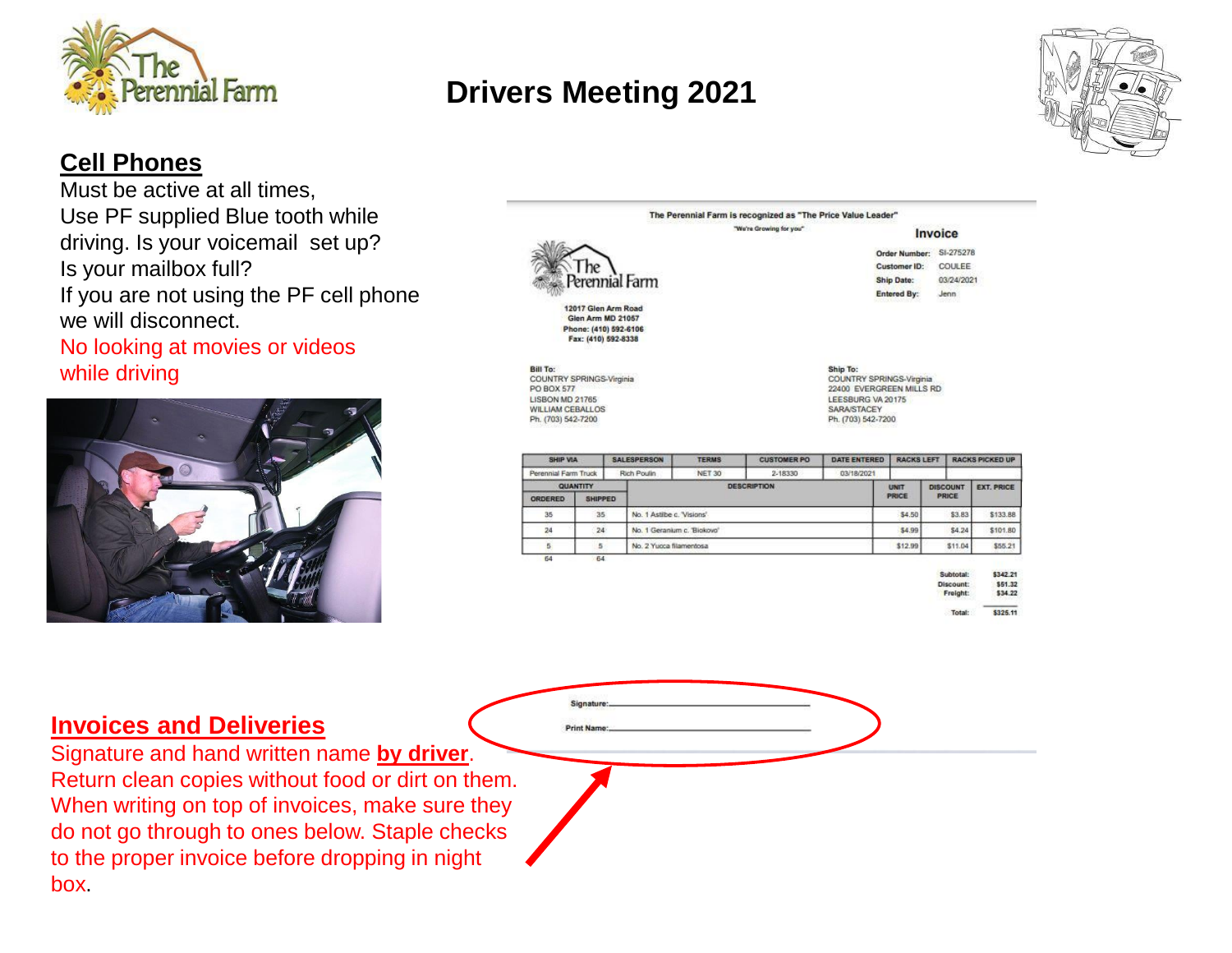



#### **Deliveries and unloading**

Do not unload COD customers until after you determine there is a signed check waiting. If check for the full amount is not there call Cindy, Ed or Marti. Drivers are to assist the customer in unloading their plant order. It is a **shared responsibility** with the customer.

**Job Site Routing Sheet** – Is it clear and useful. If not then Driver's summary report should state problems.

All Customer **Issues/Problems** - Call office. Ed, Marti or Chuck while at the customer.

**Driver Summary Report** – Fill out correctly with all information

- **N/A is not acceptable -** Every section should be filled out
- Have you fulfilled the checklist on the bottom of the form?



#### **Picking up plant material**

Must have a pickup sheet, If not, than call to assure that what is picked up is correct. Don't just sign the paperwork…check to make sure we are getting what we signed for. Does the material look good…if not call the office.

**Maintenance issues** – Must be documented on the Driver Summary Report. You are responsible to assure your truck is safe and properly maintained. When in doubt, talk to Bryan Hagan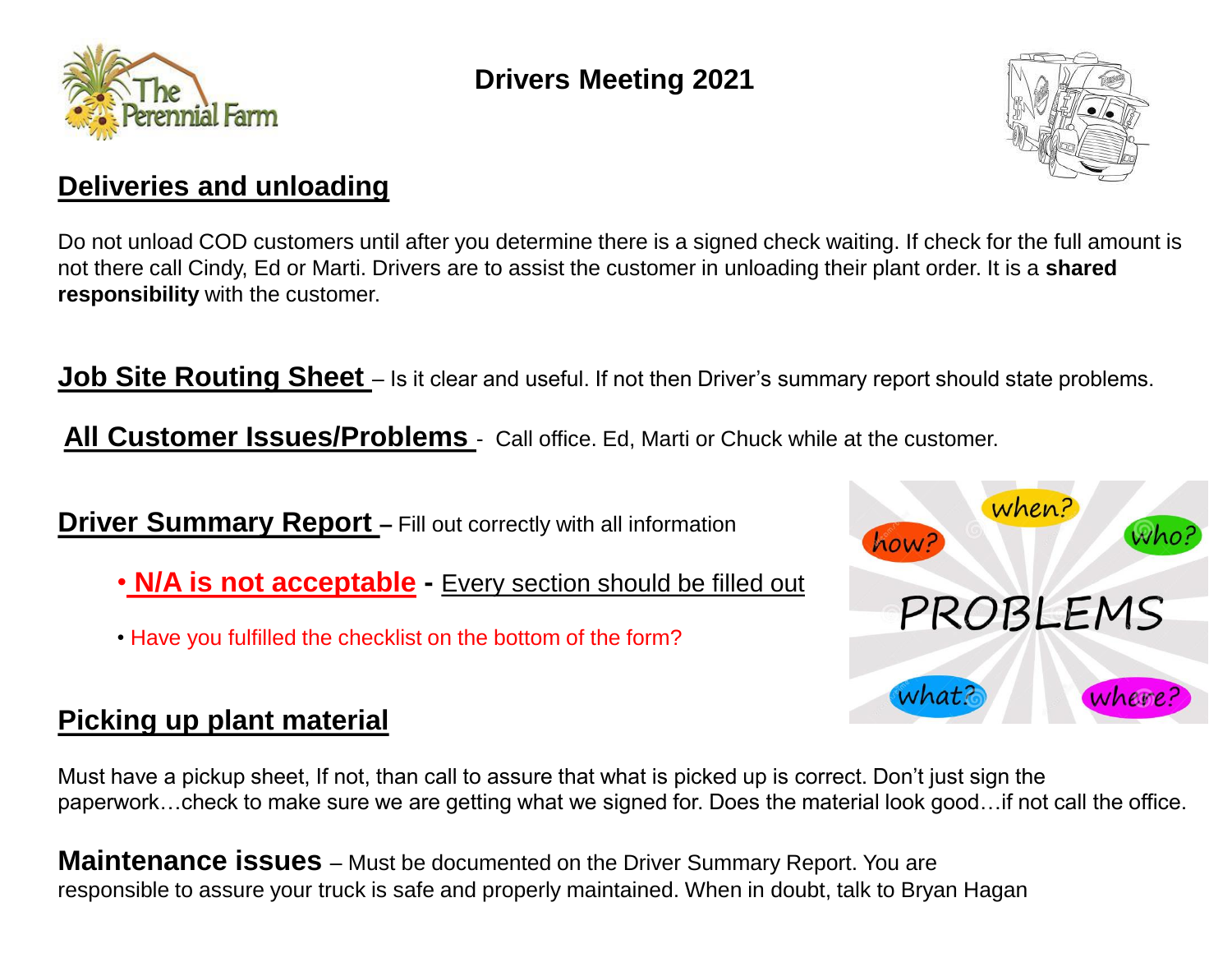



## **Driving hours & routes**

- Log/tablet books must filled out correctly
- If your route appears to be illegal call Ed so we can fix
- If you are tired…it is OK… just let us know.
- Do not change the drop order of your stops.
- Read the drivers notes with your paperwork
- Drop your paperwork at office upon return, if before 4 PM
- If on a 2 day run please notify Ed or Marti of the status of deliveries for day #1 and day #2
- No smoking in any Perennial Farm vehicle.
- Double Check plants by reviewing tags to assure that correct plants are being delivered to customer.
- Plants are tagged with the customer's name. We may be sharing shelves on racks.

**Fill out IFTA reports weekly…no exceptions.**

**Always drive legally!**

**Make sure all DOT physicals, certificates and licenses are up to date and registered at MVA**

**This is your responsibility!**